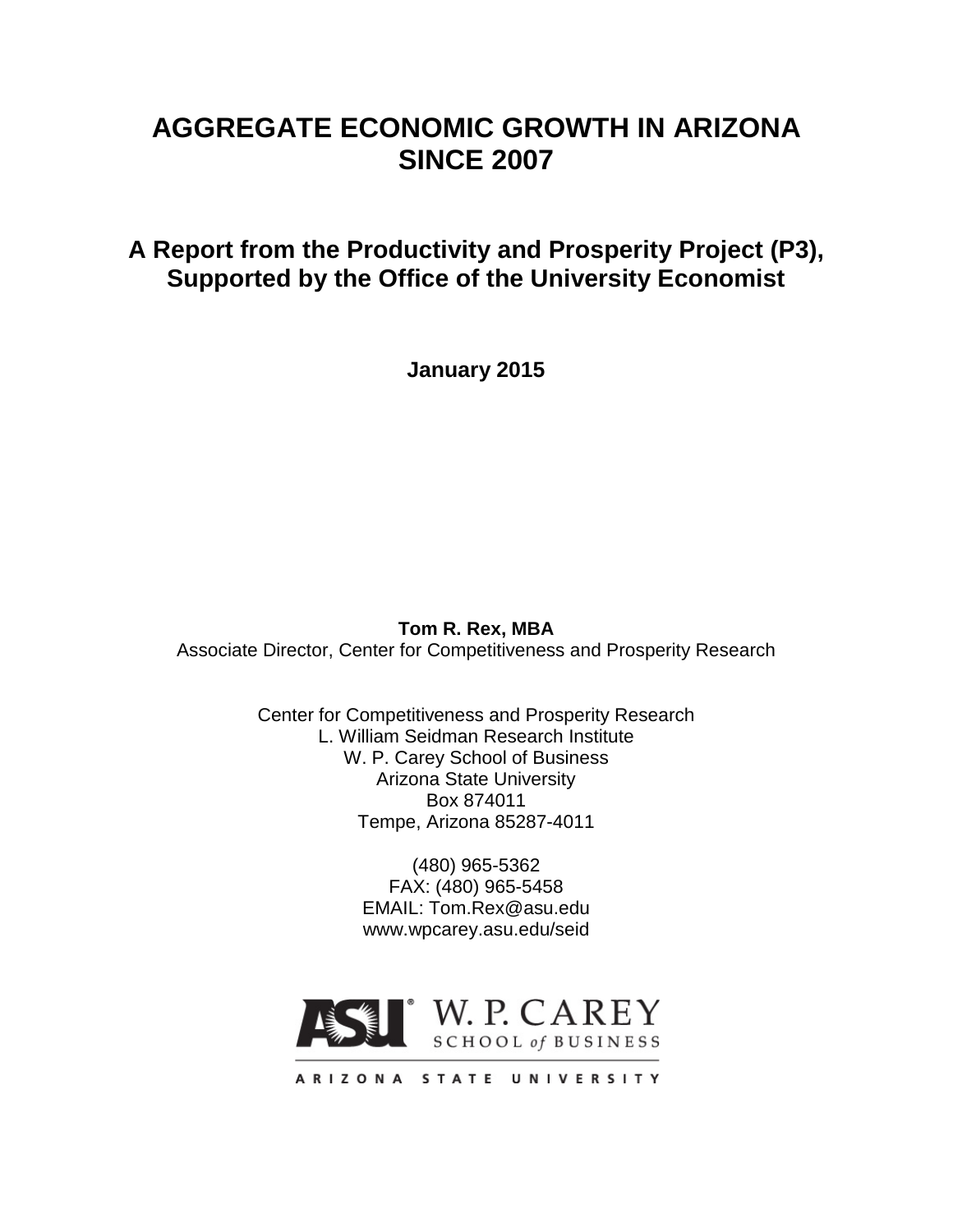## **TABLE OF CONTENTS**

| Summary                                                               |    |
|-----------------------------------------------------------------------|----|
| <b>Introduction</b>                                                   | 2  |
| The Real Estate Boom and Bust                                         | 3  |
| Aggregate Economic Growth Versus Gains in Productivity and Prosperity | 5  |
| Aggregate Economic Growth                                             | 6  |
| Looking Ahead                                                         | 17 |

# **LIST OF TABLES**

|  | 1. Employment and Unemployment, Arizona's Rank Among the States |  |
|--|-----------------------------------------------------------------|--|
|  |                                                                 |  |

# **LIST OF CHARTS**

| 1. Case-Shiller Home Price Index                                                                                          | $\overline{4}$ |
|---------------------------------------------------------------------------------------------------------------------------|----------------|
| 2. Inflation-Adjusted Home Price Index                                                                                    | 5              |
| 3. Inflation-Adjusted Percent Change in Gross Domestic Product                                                            | 7              |
| 4. Year-Over-Year Percent Change in Nonagricultural Wage and Salary Employment                                            | 8              |
| 5. Unemployment Rate                                                                                                      | 9              |
| 6. Percentage-Point Difference in Annual Employment Change, Arizona Less the National<br>Average, by Economic Cycle       | 12             |
| 7. Annual Numeric Change in Total Employment in Arizona by Economic Cycle                                                 | 13             |
| 8. Annual Average Numeric Change in Arizona by Economic Cycle, Measured From Peak to<br>Peak                              | 13             |
| 9. Percentage-Point Difference in Employment Change by Sector Between 2010 and 2013,<br>Arizona Less the National Average | 14             |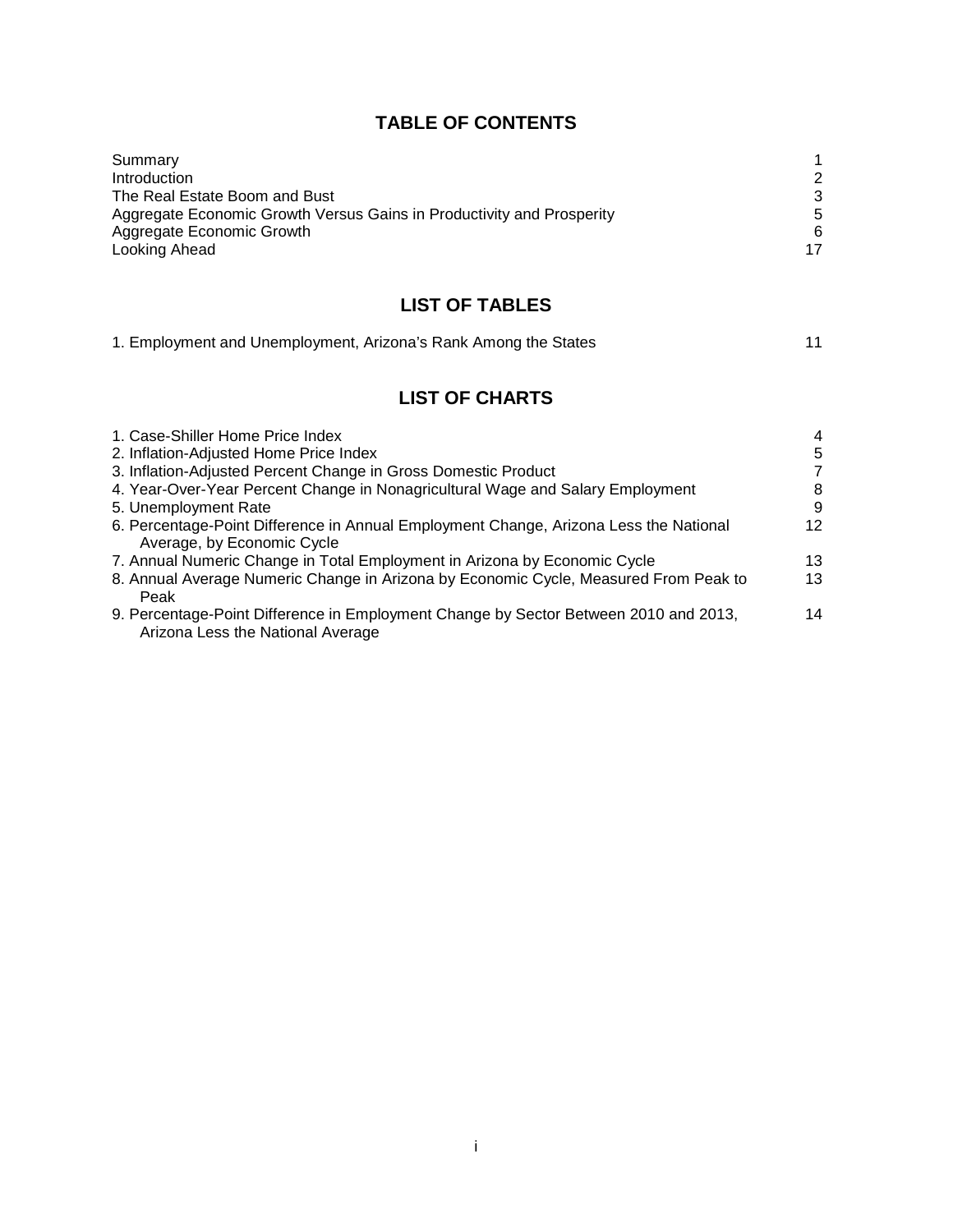#### **SUMMARY**

This paper focuses on aggregate economic growth, as measured by indicators such as gross domestic product and employment. This concentration on aggregate growth should not be interpreted as meaning that aggregate growth is of primary significance. Indeed, the goal of economic development is to enhance productivity and prosperity, not to grow faster. There is no relationship between aggregate growth rates and gains in productivity and prosperity and areas that grow rapidly have more extreme economic cycles. This paper focuses on aggregate growth because it is aggregate growth in Arizona since 2007 that is so out of line with Arizona's historical record and with national growth rates. Relative to the national average, changes in productivity and prosperity during this period in Arizona are not much different from the historical norm.

Typically, aggregate economic growth in Arizona is much faster than the national average during economic expansions and about the same as the U.S. average during recessions. However, the last recession in Arizona was longer and deeper than the national average. Since the recovery began in 2010, the Arizona economy has grown slowly relative to both the national average and the state's historical norm.

Among the factors contributing to the slow aggregate growth of the Arizona economy since 2007 is the real estate bust that followed the boom of the mid-2000s. Among 20 large metropolitan areas, the real estate cycle was most pronounced in seven metro areas in four states: Phoenix, Las Vegas, Los Angeles, San Diego, San Francisco, Miami, and Tampa.

Arizona is not alone in its unusually slow rate of growth relative to its historical norm and to the nation. Only North Dakota, due to an oil boom, has posted substantially faster growth than the national average in recent years; the range in employment growth rates across the states has been unusually narrow since the end of the employment recession in 2010. Among the states most affected by the real estate boom and bust, neighboring Nevada's aggregate annual percent changes have been lower than those of Arizona throughout the recession and recovery. Growth rates in Florida have been only a little higher than those in Arizona. Recoveries from crashes in real estate and other investments take a long time.

In order for economic growth in Arizona to become more rapid and considerably stronger than the national average, as in prior cycles, growth rates need to increase in most of the key basic activities. So far in this recovery, only finance and insurance is outperforming the nation by a significant margin. Tourism is showing signs of improvement. In contrast, growth rates in basic activities in the administrative support sector and in the professional, scientific and technical service sector will need to strengthen and high-technology manufacturing job losses will need to reverse.

In the most likely scenario, aggregate economic growth in Arizona will accelerate over the next few years, with a sharp acceleration a possibility. If not before, then after the next national economic downturn, annual numeric employment and population increases should return to the levels of the 1981-90 cycle or somewhat higher. The alternative scenario is that gains in Arizona and other Sunbelt states will not reach historical levels, though these states likely will continue to grow somewhat faster than the national average.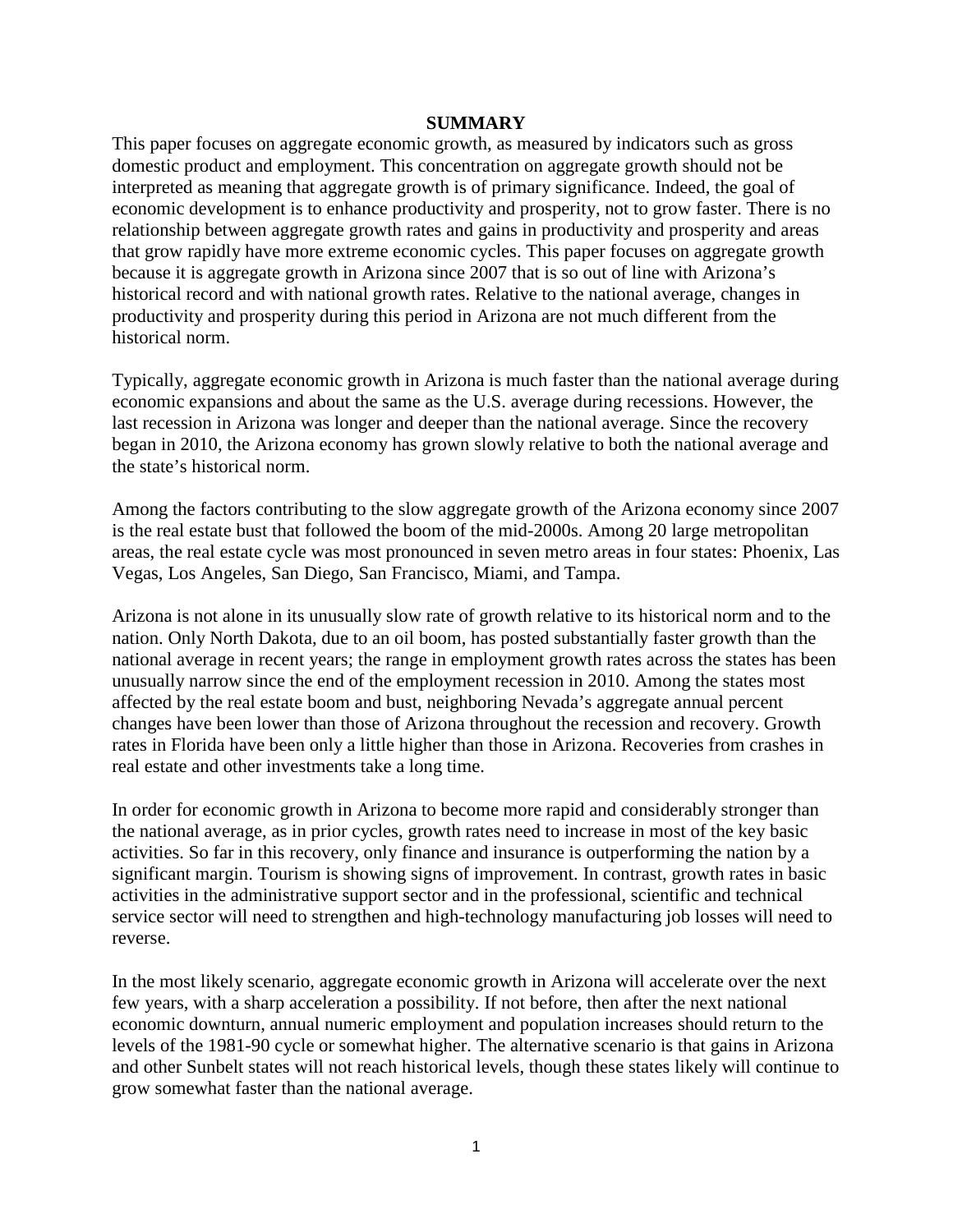## **INTRODUCTION**

Aggregate economic growth in Arizona since the onset of the last recession is examined in this paper, with comparisons made to the nation and to other states. Economic growth during this period also is compared to the state's historical record. The prospects for growth in Arizona in the coming years are then assessed.

This paper focuses on aggregate economic growth, as measured by indicators such as gross domestic product (GDP) and employment. This concentration on aggregate growth should not be interpreted as meaning that aggregate growth is of primary significance. Indeed, the goal of economic development is to enhance productivity and prosperity, not to grow faster. There is no relationship between aggregate growth rates and gains in productivity and prosperity and areas that grow rapidly have more extreme economic cycles.<sup>[1](#page-3-0)</sup> This paper focuses on aggregate growth because it is aggregate growth in Arizona since 2007 that is so out of line with Arizona's historical record and with national growth rates. Relative to the national average, changes in productivity and prosperity during this period in Arizona are not much different from the historical norm.

The last recession, which is officially dated by the National Bureau of Economic Research as beginning in January 2008 and ending in June 2009, was the worst economic recession nationally since the Great Depression of the 1930s in terms of the length and depth of the declines. Declines in employment continued into 2010.

Typically, aggregate economic growth in Arizona is much faster than the national average during economic expansions and about the same as the U.S. average during recessions. However, the last recession in Arizona was longer, beginning before and lasting beyond the national dating, and deeper than the national average. Since the recovery began in 2010, the Arizona economy has grown slowly relative to both the national average and the state's historical norm.

Comparisons of economic growth over time and relative to other geographic areas generally are made using percent changes.<sup>[2](#page-3-1)</sup> However, an analysis of percent changes is limited by two factors:

- Percent changes become smaller as the base becomes larger. For example, a particular numeric increase in employment will result in a smaller percent change now than in the past.
- Economic growth is cyclical. Growth rates in a particular year need to be compared to prior years at a similar point in the economic cycle.

Arizona's economy is more cyclical than the national average, but the timing of the cycle in Arizona generally is nearly the same as the nation. Thus, using the difference between Arizona and the United States in the percent change in economic measures helps to control for the economic cycle. However, even the difference in the economic growth rate between Arizona and

<span id="page-3-0"></span><sup>1</sup> For more information on such topics, see the November 2014 report "Overview of Economic Competitiveness: Business and Individual Location Factors, With a Focus on Arizona," [https://wpcarey.asu.edu/sites/default/files/uploads/center-competitiveness-and-prosperity](https://wpcarey.asu.edu/sites/default/files/uploads/center-competitiveness-and-prosperity-research/competitiveness11-14.pdf)[research/competitiveness11-14.pdf.](https://wpcarey.asu.edu/sites/default/files/uploads/center-competitiveness-and-prosperity-research/competitiveness11-14.pdf)  $\overline{\phantom{a}}$ 

<span id="page-3-1"></span> $2$  For measures such as employment and population, the numeric change over time in a specific geographical area also can be compared.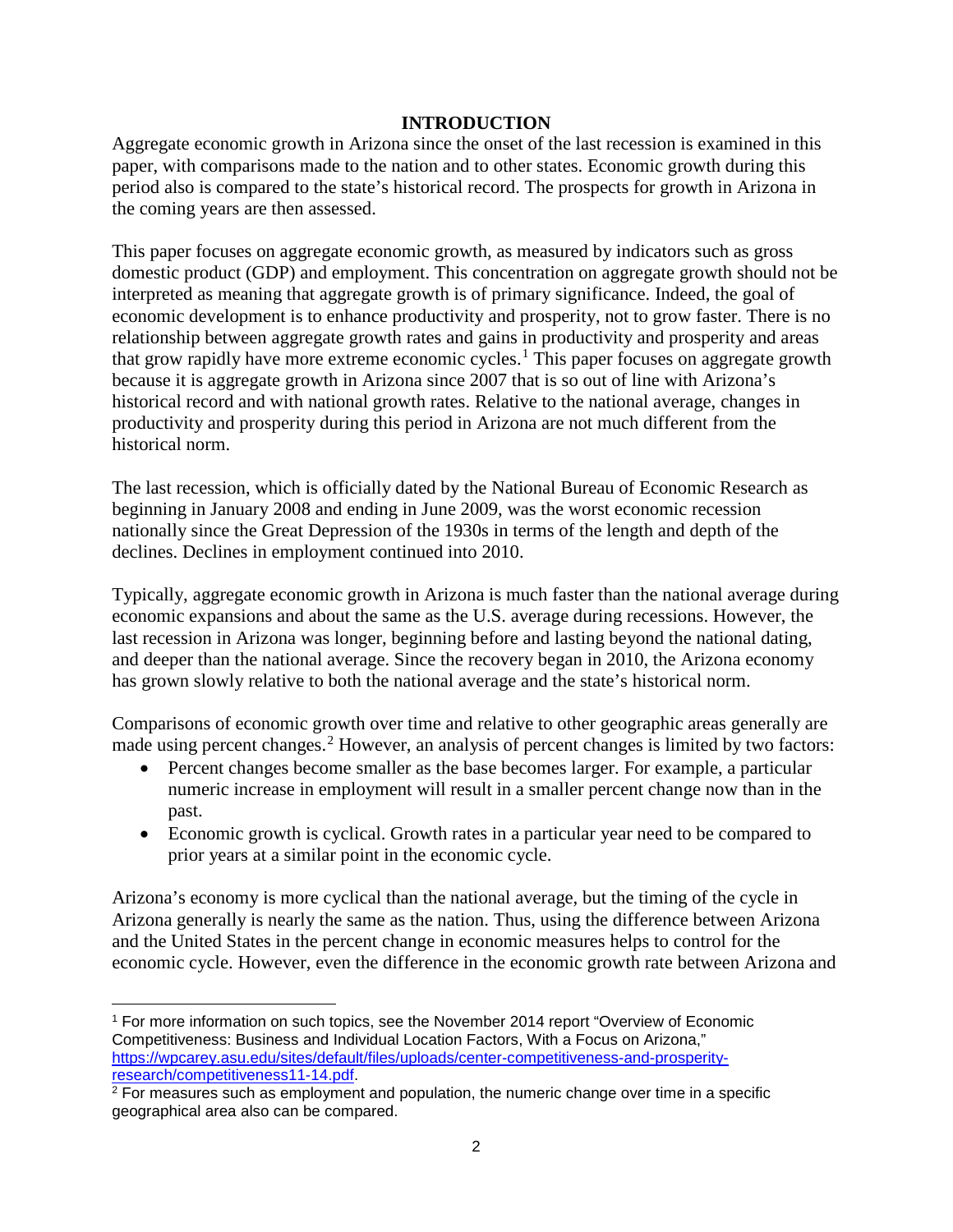the nation displays cyclicality, and the difference in the percent growth rates between Arizona and the nation is narrowing over time as Arizona grows faster than the nation.

Among the factors contributing to the poor performance of the Arizona economy since 2007 is the real estate bust that followed the boom of the mid-2000s. The extreme real estate cycle is examined first.

## **THE REAL ESTATE BOOM AND BUST**

The S&P/Case-Shiller Home Price Index, produced by S&P Dow Jones Indices, tracks the value of single-family housing in the United States and in 20 large metropolitan areas. The information provided by S&P Dow Jones Indices is limited to index values; dollar values are not available. Nationally, the index starts in January 1987; the first data for the Phoenix metropolitan area are for January 1989. The latest data are for October 2014.

#### **Monthly Index**

l

On a monthly basis, home values peaked in February 2007 nationally, with the low point occurring in December 2011. In most of the 20 metro areas, the peak occurred between spring 2006 and spring 2007 (May 2006 in Phoenix) and the trough was between spring 2011 and spring 2012 (August 2011 in Phoenix).

The Case-Shiller Index indicates that the real estate boom and bust (and subsequent recovery) was most pronounced in seven metro areas in four states: Phoenix, Las Vegas, Los Angeles, San Diego, San Francisco, Miami, and Tampa. Each of these metro areas had an increase in home values between the end of the 2001<sup>[3](#page-4-0)</sup> and the peak in excess of 72 percent, compared to the national average of 59 percent. The increase in Phoenix was 104 percent, less than in Miami, Los Angeles, and Las Vegas. The Case-Shiller Home Price Index for the Phoenix metropolitan area since the end of 2001 is compared to the nation and to the Las Vegas metro area in Chart 1.

From the peak to the trough, values fell by at least 40 percent in each of these seven metro areas, compared to a national average decrease of 26 percent. The drop in Phoenix was 57 percent, exceeded only by Las Vegas. Through October 2014, values have increased at least 30 percent in each of these seven areas since the trough, compared to 22 percent nationally. The 48 percent rise in Phoenix is third highest, behind Las Vegas and San Francisco.

The Portland, Seattle, Washington DC, and New York City metro areas also had above-average price increases during the boom. However, these metros experienced losses during the bust similar to the national average. Gains since the trough have ranged from below average in New York to a little above average in Portland and Seattle.

Despite the strong gains in price since the trough, the values in Phoenix and Las Vegas in October 2014 relative to the peak still were the lowest of the 20 metro areas. Over the longer time period going back to the end of 2001, most of the metros that experienced a severe boom and bust have an above-average gain in home values. However, Phoenix, Tampa, and especially Las Vegas have gains below the national average.

<span id="page-4-0"></span><sup>&</sup>lt;sup>3</sup> The end of 2001 was selected as the base since year-over-year price appreciation nationally slowed during the 2001 recession from more than 9 percent to less than 7 percent.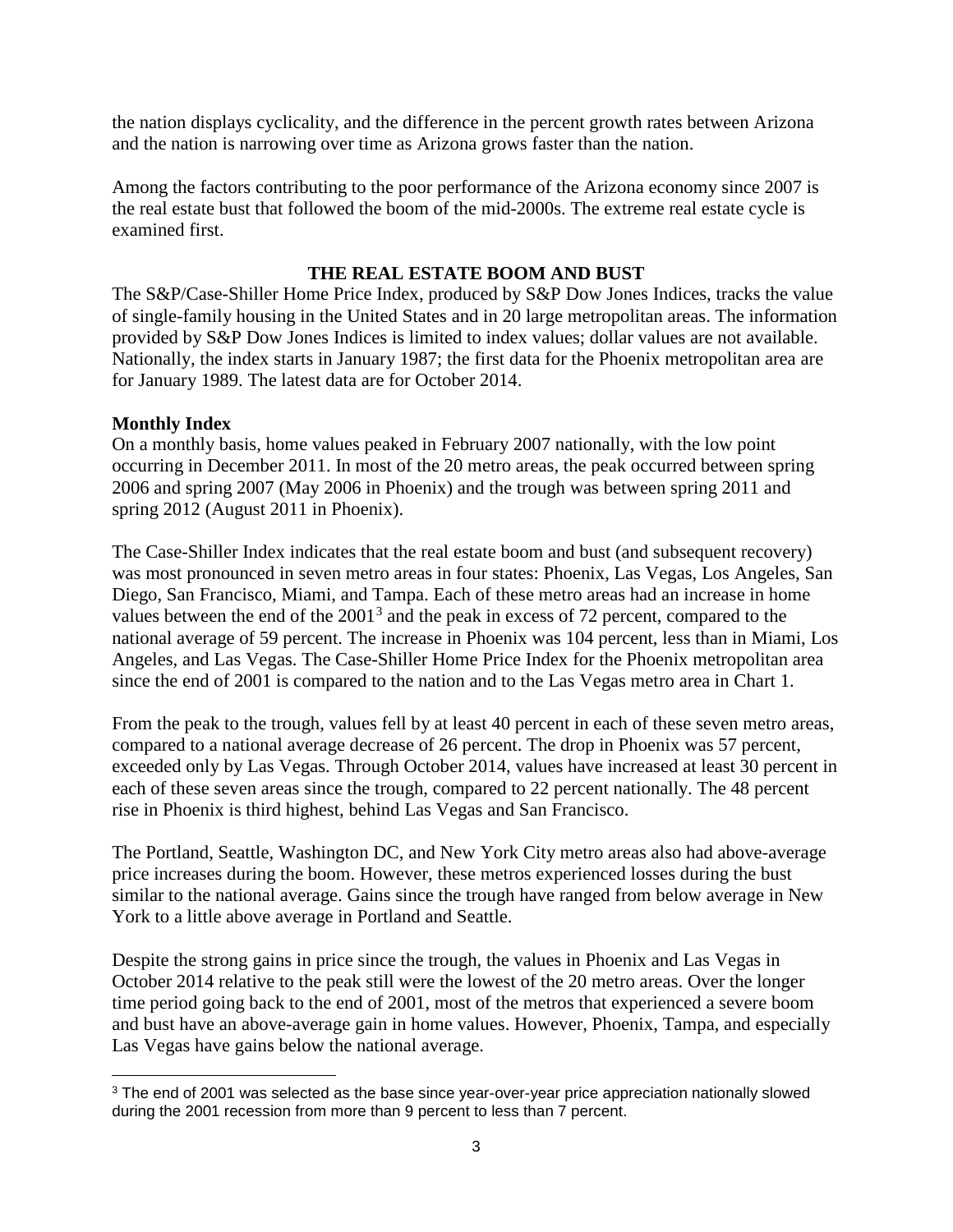

Source: S&P Dow Jones Indices, Case-Shiller Home Price Index, [http://us.spindices.com/index](http://us.spindices.com/index-family/real-estate/sp-case-shiller)[family/real-estate/sp-case-shiller.](http://us.spindices.com/index-family/real-estate/sp-case-shiller)

#### **Annual**

A better understanding of the behavior of the residential real estate market can be gained by adjusting the Case-Shiller Index by the overall inflation rate, as measured by the U.S. GDP implicit price deflator, or by income, as measured by per capita personal income (PCPI). Since the latter data are only available annually, the monthly Case-Shiller Index was converted into an annual index.

Adjusted for inflation, home values nationally fell from 1989 through 1996, with a cumulative decline of 14 percent. Gains in home values exceeded the inflation rate in each year from 1997 through 2006, with the strongest inflation-adjusted increases occurring in 2004 and 2005. In 2006, inflation-adjusted home values were 51 percent higher than in 1989 (and 75 percent higher than in 1996). Six consecutive years of declines followed, with real values in 2012 dropping back to the 1989 level. Moderate increases followed in 2013 and 2014 (the average for the first 10 months), though the monthly data indicate the rate of increase slowed throughout 2014.

In the Phoenix metro area, the swings in home prices have been much more extreme than the national average, as seen in Chart 2. In 2006, after adjusting for inflation, home values had increased 109 percent compared to 1989. In 2011, adjusted values were 18 percent less than in 1989. In 2014, prices had bounced back to be 14 percent higher than in 1989, the same increase from 1989 as the nation. Thus, over 25 years, home prices nationally and in the Phoenix area increased an average of a little more than 0.5 percent per year more than the inflation rate.

Per capita personal income was converted to an index, with the average of 1999 and 2000 set equal to 1 in order to be consistent with the Case-Shiller Index, which is set equal to 100 in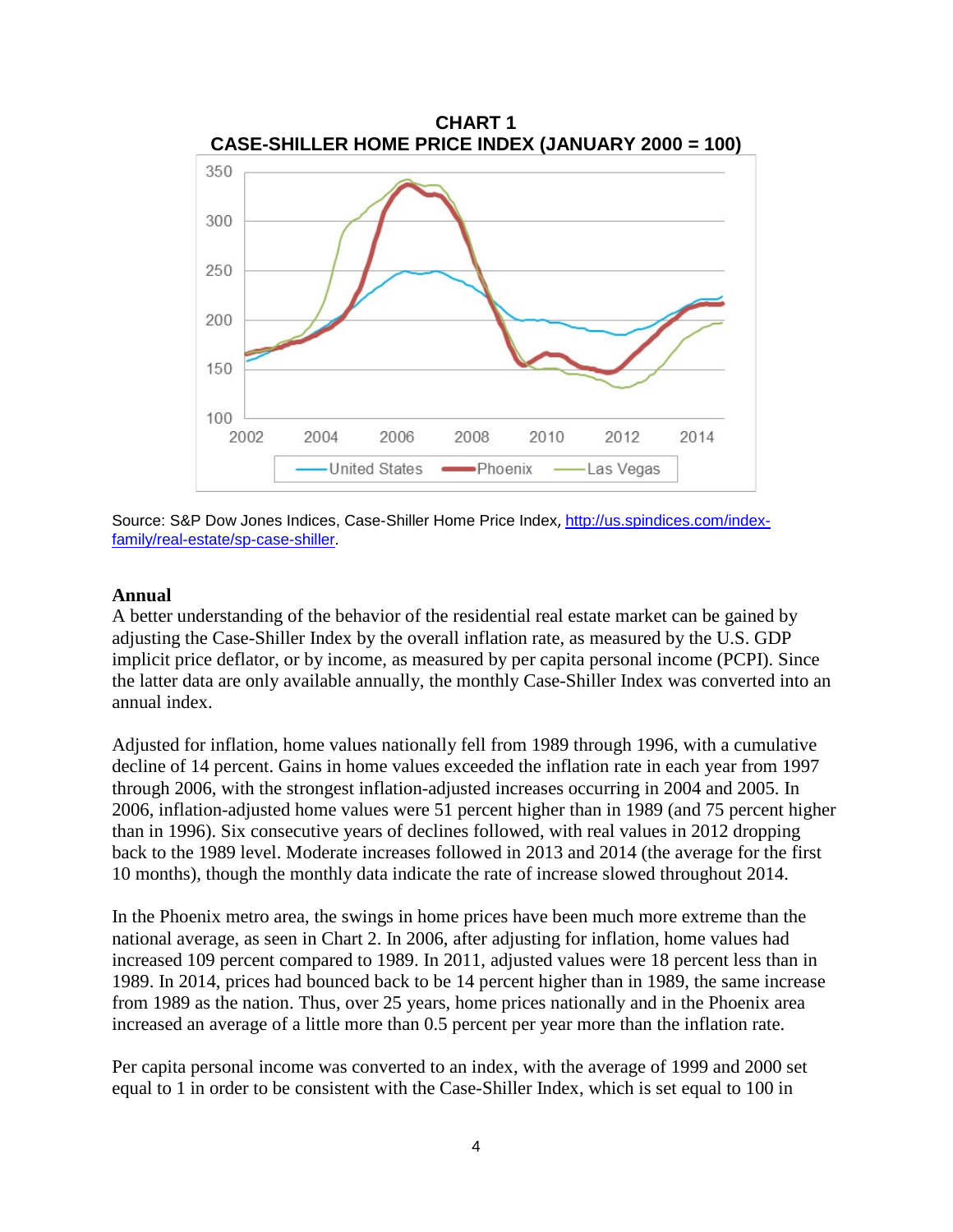

Source: Calculated from S&P Dow Jones Indices, Case-Shiller Home Price Index, <http://us.spindices.com/index-family/real-estate/sp-case-shiller> and U.S. Department of Commerce, Bureau of Economic Analysis (GDP implicit price deflator).

January 2000. The ratio of the Case-Shiller Index to the PCPI index was calculated annually; a value of more than 100 indicates that home values relative to income were higher in that year than in the base period. Nationally, the ratio reached 121 in 1988, fell to 97 in 1998, rose to 142 in 2006, and fell to 95 in 2012. The 2013 ratio was 102.

The fluctuations were more extreme in the Phoenix area, with a trough of 95 in 1993, a peak of 169 in 2006, and a trough of only 76 in 2011. The 2013 ratio was 100. Thus, home values rose substantially more than income from the late 1990s through 2006, but dropped between 2006 and 2011 more than needed to return to equilibrium. As a result, the ratio rose considerably between 2011 and 2013.

## **AGGREGATE ECONOMIC GROWTH VERSUS GAINS IN PRODUCTIVITY AND PROSPERITY**

Aggregate measures of the economy, such as GDP and employment, are most commonly examined. However, dollar measures of productivity and prosperity are superior measures of economic performance. Prosperity is measured on a per person basis and includes such measures as per capita personal income. True measures of productivity are not available at a subnational level, but per employee measures, such as per employee GDP, serve as proxies.

On measures of prosperity and productivity, Arizona historically has displayed a cyclical pattern relative to the nation. Arizona's performance typically is worse than the nation during recessions (or more precisely, from the late stage of an expansion through the early stage of a recovery) but somewhat better than the nation during economic expansions.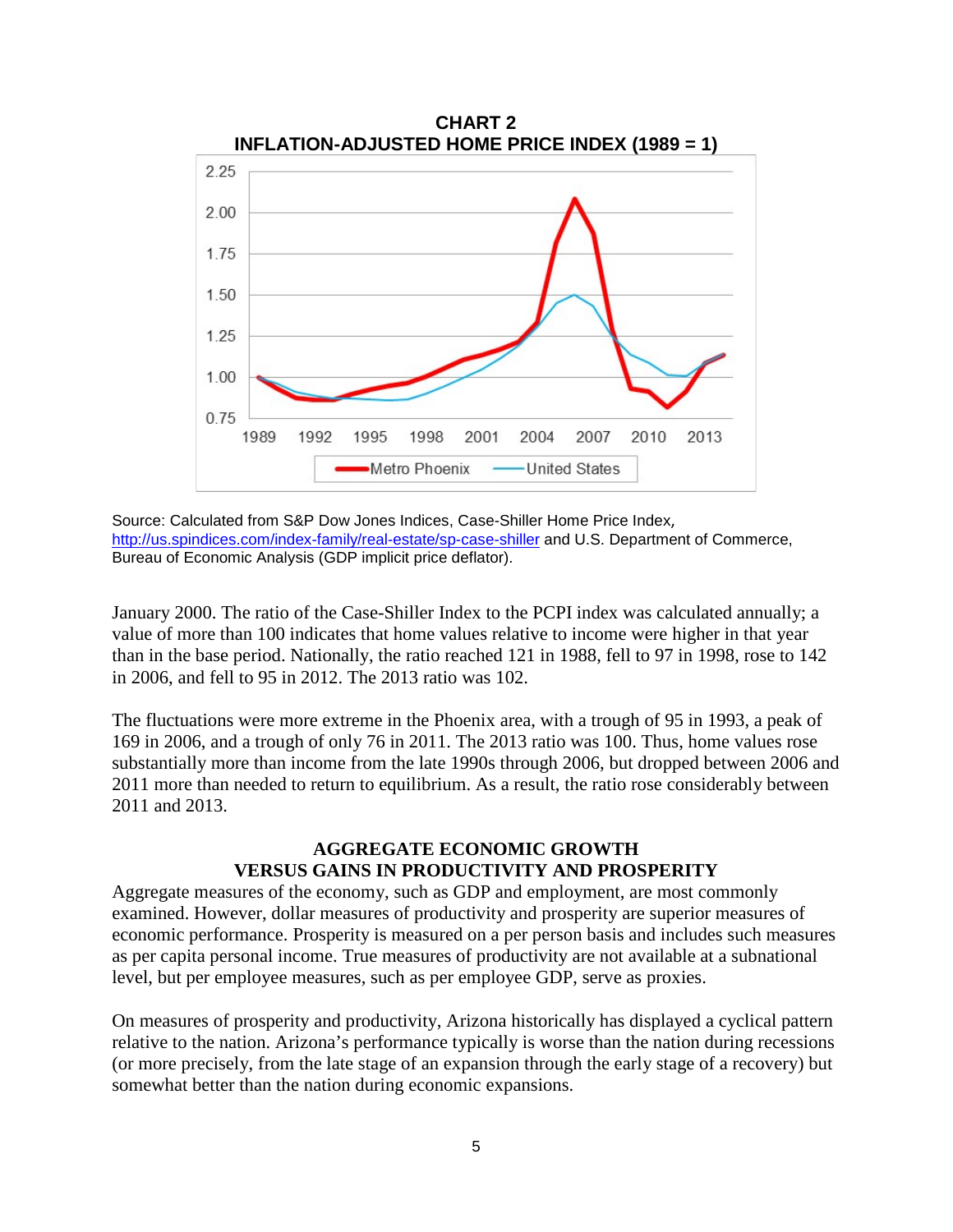During the last recession, Arizona's performance on measures of prosperity and productivity was in line with the historical record, with losses larger than the national average. Since the end of the recession, Arizona has continued to lose ground to the nation, but at a slower pace. Thus, through 2013, Arizona had not begun to offset its productivity and prosperity losses relative to the nation that occurred during the recession. The changes in the productivity and prosperity measures since the end of the recession, while subpar relative to the U.S. average, are not markedly different from the historical record.

In contrast, Arizona's aggregate growth rates during the recession and recovery are highly uncharacteristic. The losses during the three years of recession were considerably larger than in any of the cycles since 1970. Typically, shortly after the end of a recession, aggregate growth in Arizona accelerates from about the same as the nation (ranging by economic cycle from below to a little above the U.S. average) to a rate far in excess of the national average, ranking among the highest of the states. Even in 2013 — the third full year of recovery from the recession in Arizona — this acceleration relative to the nation had not yet occurred in any of the aggregate measures valued in dollars, including GDP and earnings, or in employment. Depending on the year (2011, 2012 and 2013) and measure, Arizona's growth rate ranked from a little above to a little below the middle of the states.

Arizona, however, is not alone in its unusually poor rate of growth relative to other states. Among the states most affected by the real estate boom and bust, neighboring Nevada's aggregate annual percent changes have been lower than those of Arizona throughout the recession and recovery. Growth rates in Florida have been only a little higher than those in Arizona.

#### **AGGREGATE ECONOMIC GROWTH**

Of the aggregate indicators, those measured in dollars are preferable to employment since the employment figures do not differentiate between full-time and part-time workers, nor do they provide any indication of job quality, as measured by wages and broader measures of compensation. However, most dollar measures of the economy at a state level are only released annually, with 2013 being the latest data.

GDP is the broadest measure of the economy. The inflation-adjusted annual percent changes in GDP in Arizona are compared to the national average in Chart 3. The weakness in Arizona's growth rates since 2007, both relative to the national average and to the historical record, are apparent. Typically, growth rates in Arizona during economic expansions are much higher than the national average. The only other extended period in which growth rates in Arizona were less than or similar to the U.S. average was 1988 through 1991, another period in which growth in Arizona was disproportionately affected by a real estate bust.

Since up-to-date monthly estimates of employment are available (the November 2014 estimates were released in late December), the analysis in the remainder of this section focuses on Arizona's employment, with unemployment also being examined. Arizona is compared to the nation and to other states, primarily since 2007.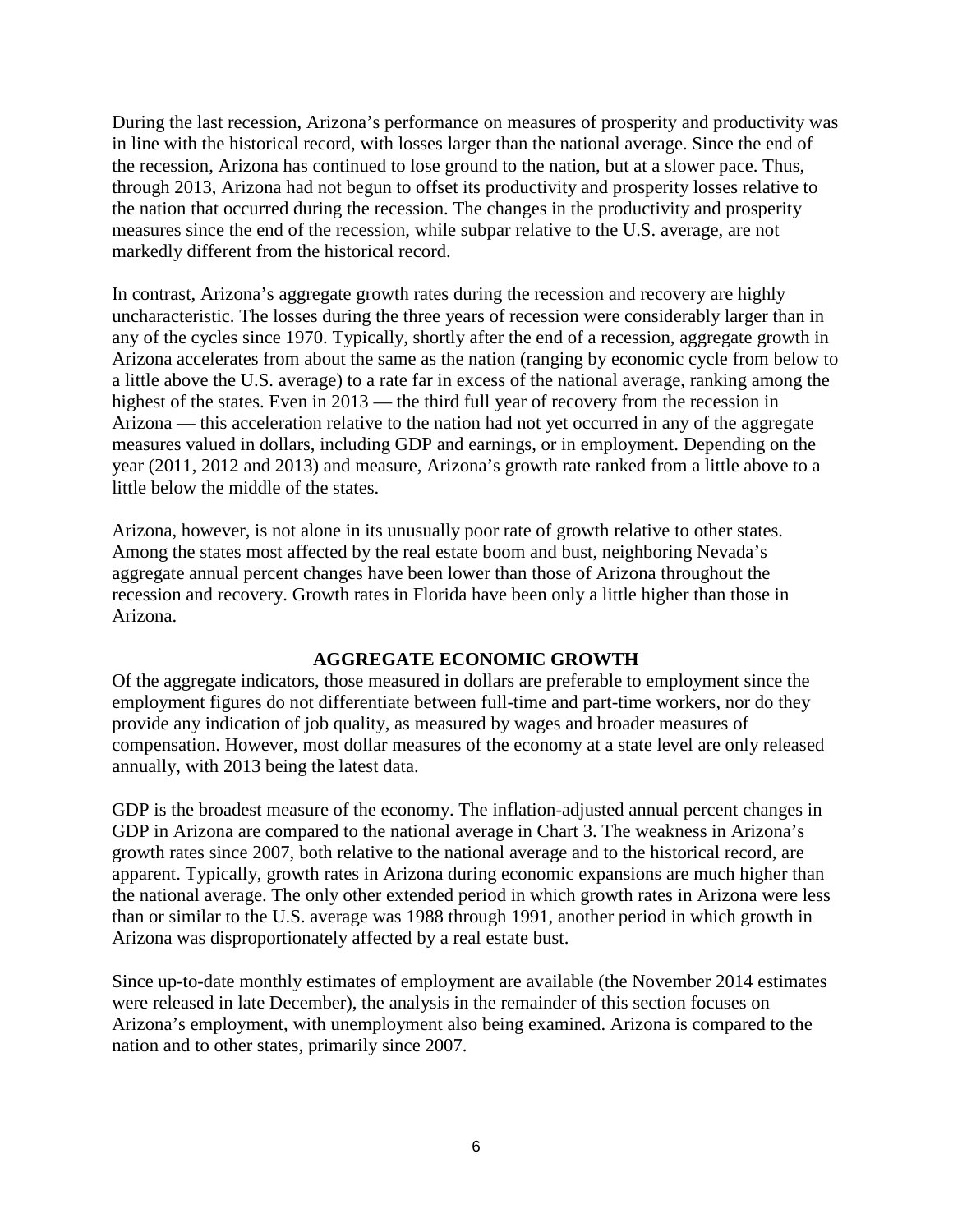**CHART 3 INFLATION-ADJUSTED PERCENT CHANGE IN GROSS DOMESTIC PRODUCT**



Source: U.S. Department of Commerce, Bureau of Economic Analysis.

#### **Unemployment and Wage and Salary Employment Data From the BLS**

The U.S. Department of Labor's Bureau of Labor Statistics (BLS) releases monthly estimates of employment and unemployment by state about three weeks after the end of a month. While timely, these estimates have various shortcomings.

The employment estimates come from a survey of employers. Sampling error is large; significant revisions after the end of a calendar year are not uncommon. Moreover, the estimates include only nonagricultural wage and salary employment.

The unemployment estimates are derived largely from a survey of households. Since sampling error is very substantial, the sample results are combined with other data to produce an estimate that still has a wide margin of error. Definitional issues also affect the unemployment estimates. For example, if an unemployed individual becomes discouraged and stops looking for a job, this person is dropped from the count of unemployment, being reassigned to the category of "not in the labor force."

#### **The Employment Recession**

The percent change in employment in Arizona typically is similar to the nation during a recession, as in the 1990-91 and 2001 recessions (see Chart 4). In contrast, the state experiences much higher growth rates than the national average during economic expansions.

The timing of the period of employment losses during the last recession differed from the official dating of the recession. In particular, employment losses nationally continued for several months after the officially dated end of the recession.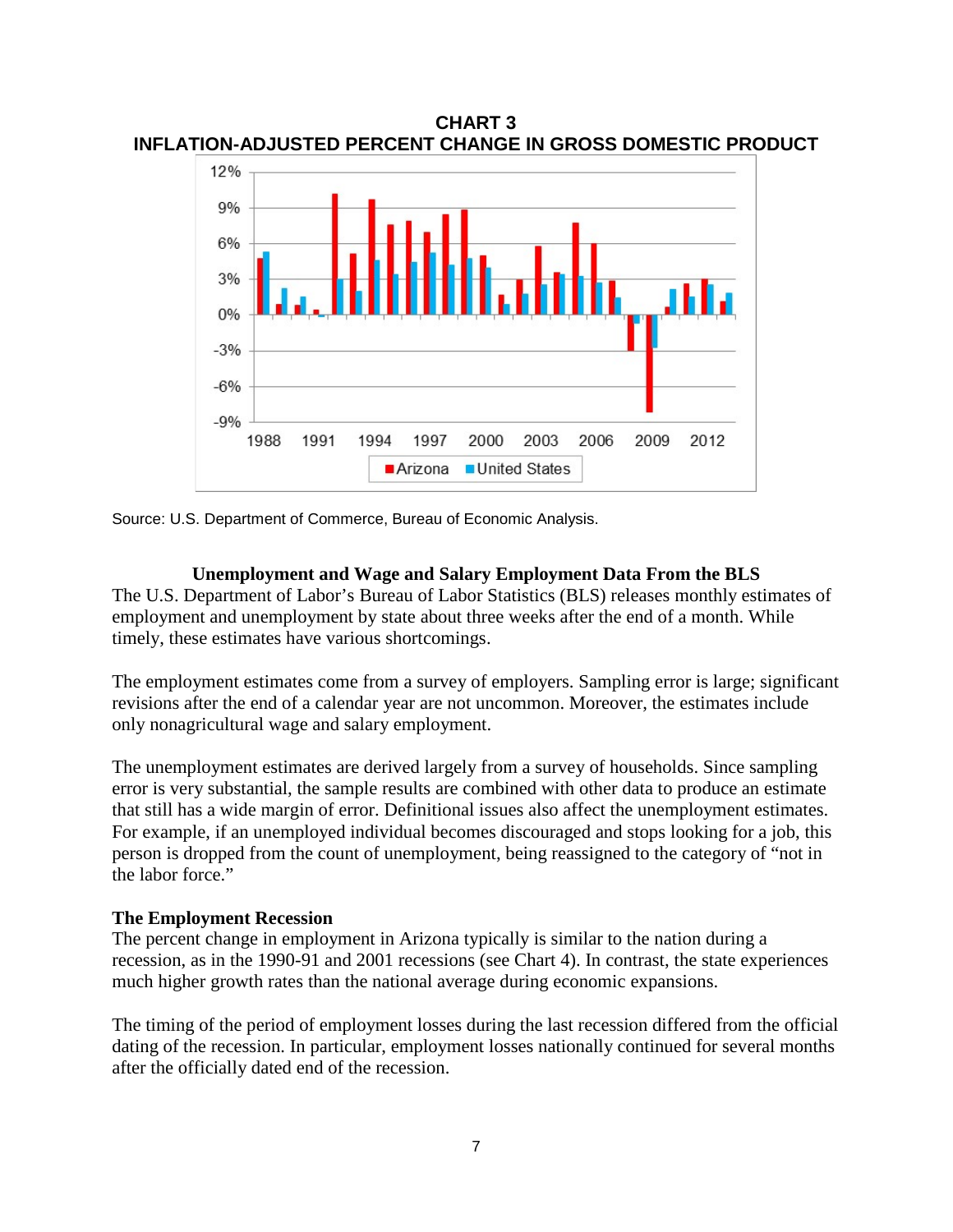

Source: U.S. Department of Labor, Bureau of Labor Statistics (monthly employment).

Nationally, employment peaked in January 2008, then fell for 25 months, through February 2010. Employment dropped 8.7 million during this period. During the prior downturn that began in March 2001, employment losses occurred over a 30-month period, but totaled only 2.6 million. However, in the prior nine employment downturns since World War II, employment declines ranged from less than one year to only a little more than one year in length. The magnitude of the decrease in employment in the most recent recession was 6.3 percent, compared to between 1.3-and-4.4 percent in the prior 10 downturns.

In most states, the timing of the employment declines during the latest recession was similar to the nation. However, the length of the period of employment declines was considerably shorter or longer in some states. Arizona had the fourth-longest downturn in the nation, starting three months earlier and lasting seven months later than the nation. Nevada's employment losses began several months earlier than in Arizona, and ended at the same time. Michigan and Ohio were experiencing employment losses even during the mid-2000s economic expansion; employment losses in these states ended at about the same time as the nation's employment downturn ended.

Compared to the national employment decrease of 6.3 percent, the loss ranged from just 1.1 percent in Alaska to 14.3 percent in Nevada. At 11.6 percent, Arizona had the third-largest loss in the nation, with only Nevada and Michigan faring worse. The decline in Florida was nearly as large as in Arizona.

The states with the largest employment losses fall into one of two categories: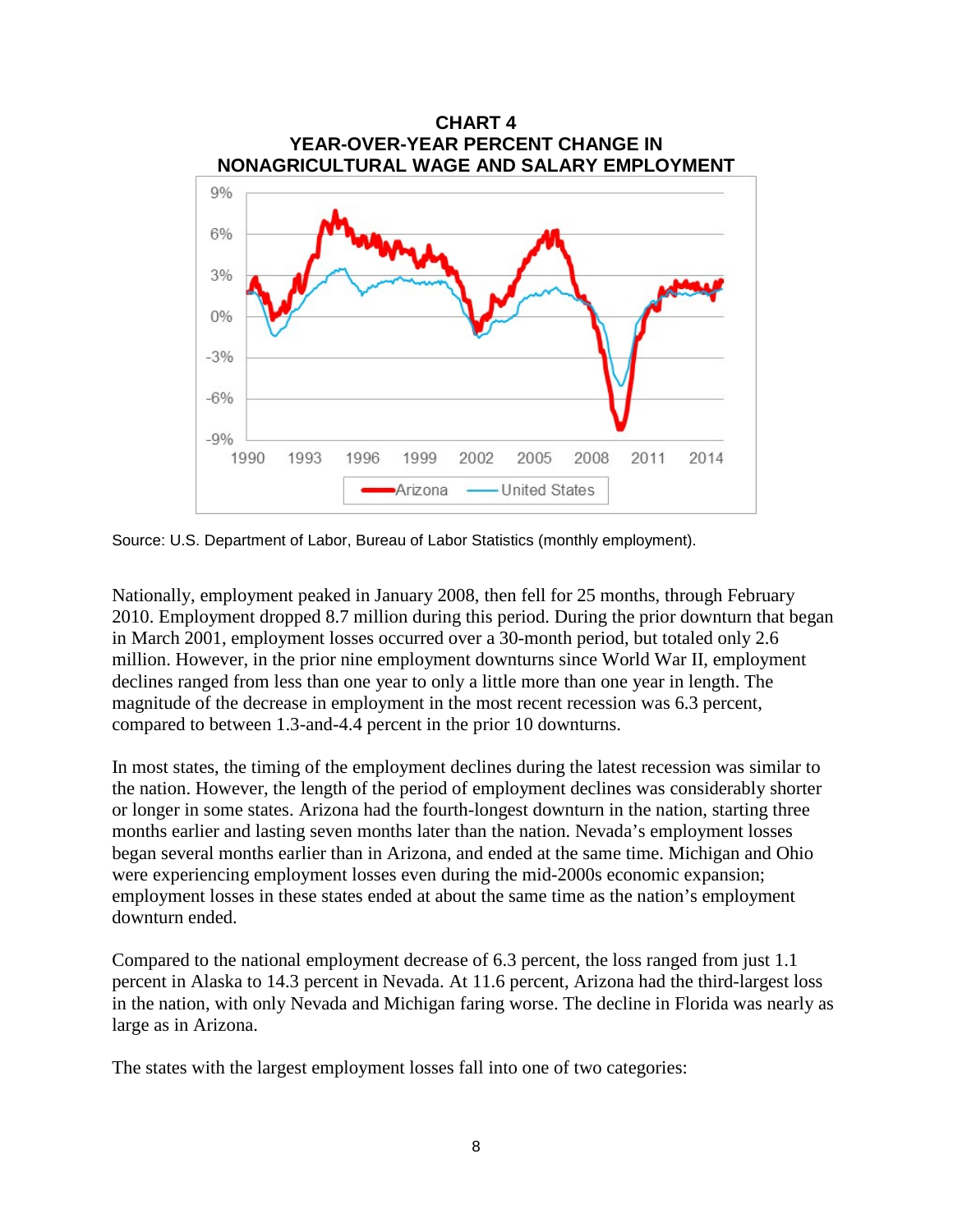- States along the southeast Atlantic Coast and in the West with traditionally fast growth, some of which were targeted by real estate investors during the real estate boom of the mid-2000s. The subsequent real estate bust had a severe impact on these states. Nevada, Arizona, and Florida were affected the most, but California, Oregon, Idaho, North Carolina, South Carolina, and Georgia had employment declines larger than the nation.
- States with a manufacturing base that were already doing poorly before 2008: Michigan, Ohio, and Rhode Island.

During the mid-2000s, the unemployment rate was as low as 3.5 percent in Arizona and 4.4 percent nationally (see Chart 5). Arizona's low point ranked tied for 17th lowest among the 51 "states" (including the District of Columbia) and in the middle of 12 western states.<sup>[4](#page-10-0)</sup> During 2009 and 2010, the unemployment rate reached 10.0 percent nationally and 10.8 percent in Arizona. The state's figure ranked tied for 39th nationally and ninth in the West. Arizona had the fifth-highest rise in the unemployment rate among the 51 states; in the West, California and Nevada had larger increases.

#### **The Employment Recovery**

l

Employment began to rise nationally in March 2010. A few states began to recover in 2009, but the upswing did not start until September or October of 2010 in Arizona, Nevada, New Mexico, Maine, and New Jersey.





Source: U.S. Department of Labor, Bureau of Labor Statistics (monthly seasonally adjusted unemployment rate).

<span id="page-10-0"></span><sup>4</sup> The 12 western states used in this analysis are Arizona, California, Colorado, Idaho, Montana, Nevada, New Mexico, Oregon, Texas, Utah, Washington, and Wyoming.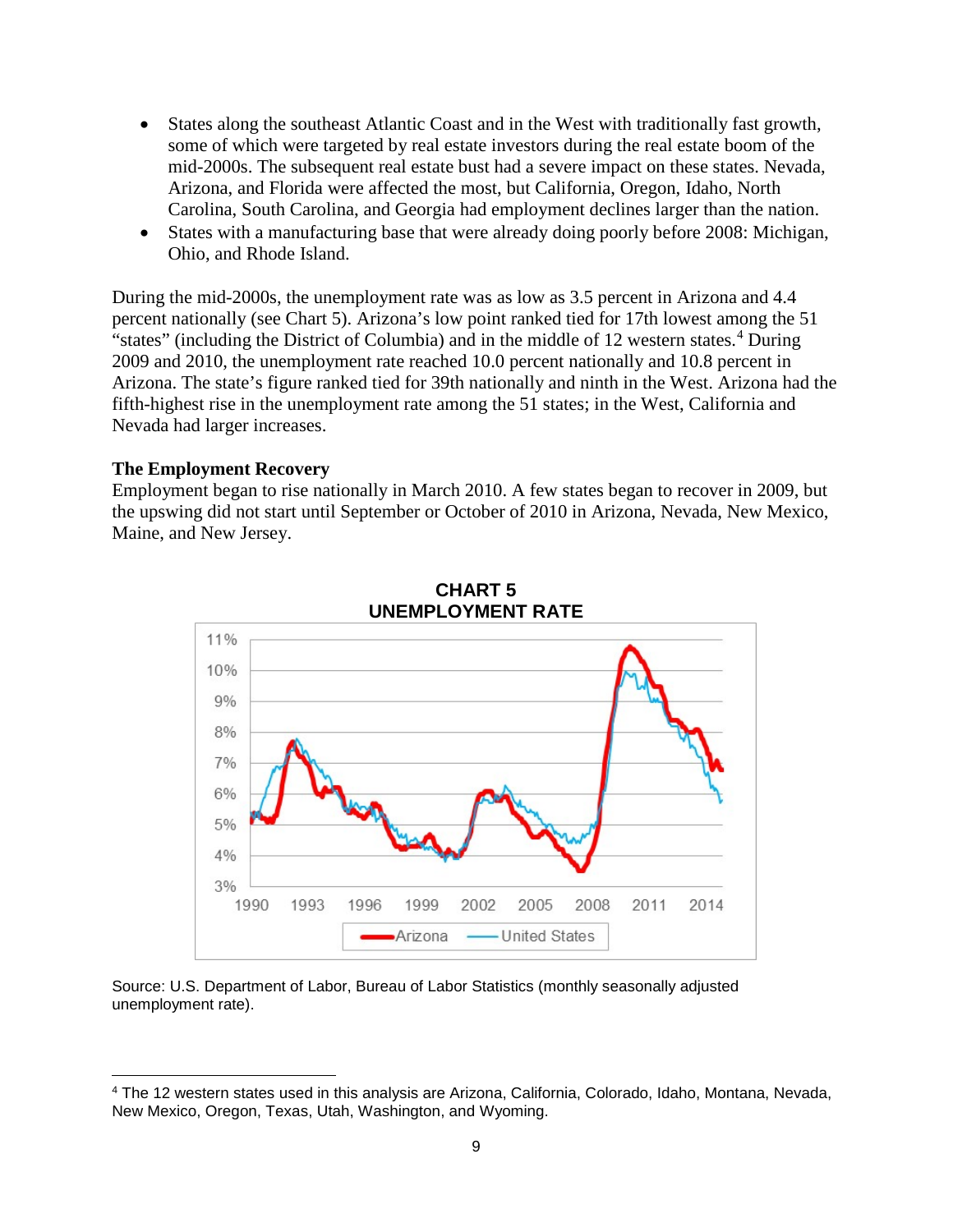As of November 2014, the employment expansion nationally had lasted 57 months. During this period, employment rose by 10.4 million. In contrast, the entire expansionary period of the prior cycle lasted only 53 months, with employment gains totaling 8.2 million. However, due to the large losses during the last recession, employment in November 2014 was only 1.7 million more than at the peak of the prior expansion, compared to an employment gain of 5.6 million between the peaks in February 2001 and January 2008.

From the employment trough, the employment increase nationally was 8.0 percent as of November 2014. North Dakota, benefiting from an oil boom, had the largest increase at 31 percent; it began its recovery 10 months before the nation. Otherwise, Utah and Texas had the largest gains at 15 percent, while Maine, Mississippi and New Jersey had the smallest increases at 3 percent. Arizona's gain of 9.5 percent was not much higher than the national average and ranked tied for sixth among 12 western states. However, Arizona's gain was tied for 10th highest in the nation.

Despite the employment growth since the end of the employment recession being a little above the national average, Arizona still compares poorly when comparing the latest employment figures to the level at the start of the recession. Employment in November 2014 was 3.2 percent below the peak, with the differential ranking 49th nationally and 11th of the 12 western states. Alternatively, the numeric increase in employment since the end of the recession can be calculated as a percentage of the numeric losses during the recession. Arizona had recovered 72 percent of its job losses as of November 2014. Only nine states, including Nevada and New Mexico in the West, had a lower figure. Nationally, the figure was 119 percent. In 12 states, including Colorado, Texas, and Utah, the ratio of job gains to job losses exceeded 150.

As of November 2014, Arizona's unemployment rate was 6.8 percent, still higher than the national average of 5.8 percent. Only seven states had a higher unemployment rate. In the West, California, Nevada and Oregon had slightly higher rates. The decline in Arizona from the highest rate reached during the recession was near the national average.

Relative to the prerecessionary low point, Arizona's unemployment rate in November 2014 compares particularly unfavorably. It is 3.3 percentage points higher, the largest differential in the nation. In a few states, the latest unemployment rate was slightly lower than the low point before the recession. Arizona's ranks on the various employment and unemployment measures are shown in Table 1.

#### **Total Employment Data From the BEA**

The U.S. Department of Commerce's Bureau of Economic Analysis (BEA) produces annual estimates of both wage and salary employment and total employment by state. However, the figures are not released until nine months after the end of a calendar year. The delay is due to the amount of time that elapses before the quarterly Census of Employment and Wages (CEW) is released. The CEW is a complete count of all workers covered by the unemployment insurance program. The BEA adds estimates of the number of wage and salary workers not covered by unemployment insurance to the CEW figures. To reach total employment, the BEA adds an estimate of the number of proprietors.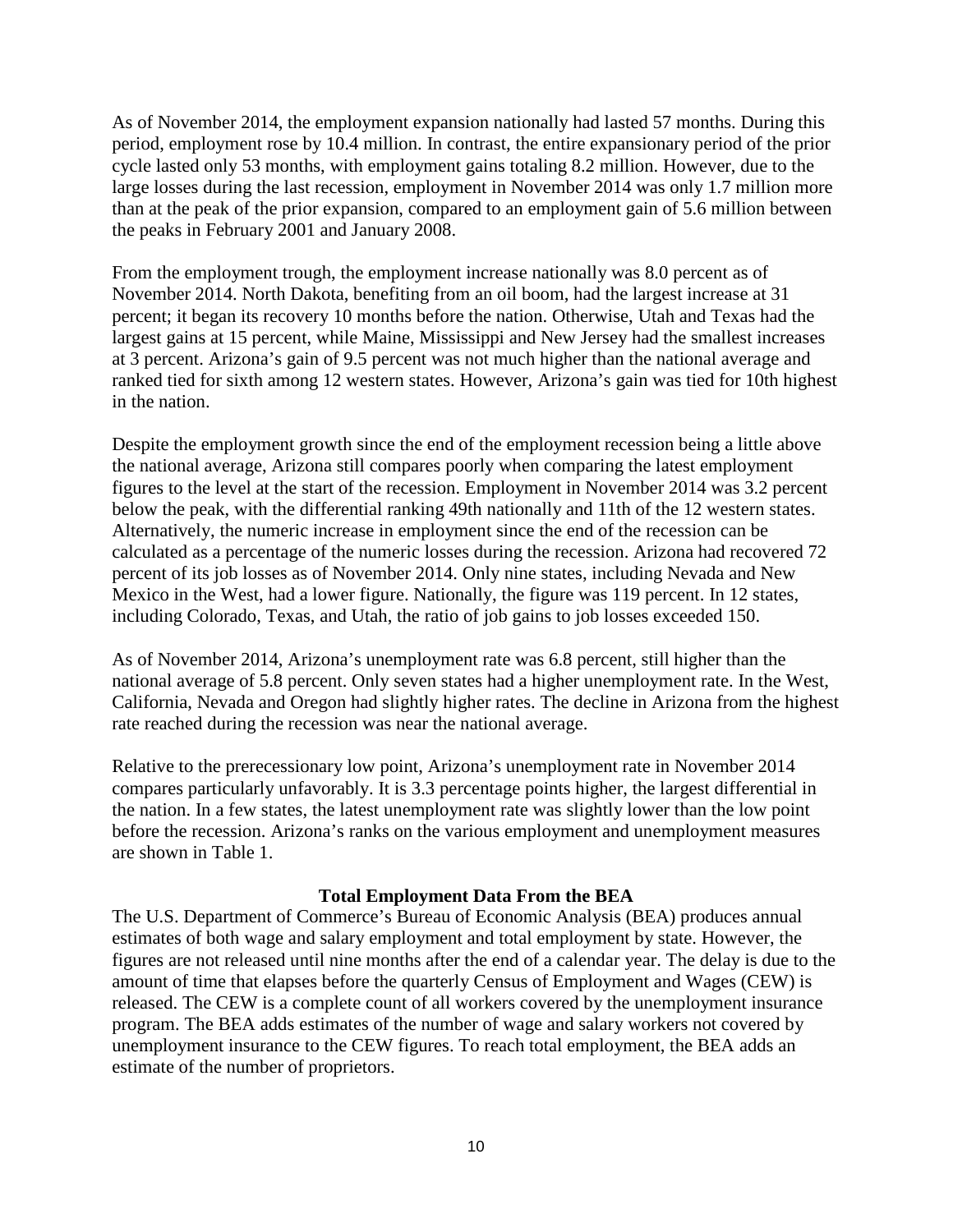### **TABLE 1 EMPLOYMENT AND UNEMPLOYMENT, ARIZONA'S RANK AMONG THE STATES (1 = BEST)**

| <b>Nationally</b><br>(51 States) | West<br>(12 States) |
|----------------------------------|---------------------|
|                                  |                     |
| 48                               | 11                  |
|                                  |                     |
| 49                               | 11                  |
| 10 tie                           | 6 tie               |
| 46 tie                           | 11                  |
| 42                               | 10                  |
|                                  |                     |
| 17 tie                           | 6 tie               |
| 39 tie                           | 9                   |
| 43 tie                           | 9                   |
| 47                               | 10                  |
| 19 tie                           | 7 tie               |
| 51                               | 12                  |
|                                  |                     |

Source: Calculated from U.S. Department of Labor, Bureau of Labor Statistics.

According to the BEA's time series of total employment by state for the period from 1969 through 2013, the annual growth rate has varied widely by state in most years. However, the range in employment growth rates across the states has been unusually narrow since the end of the employment recession in 2010.

In Arizona, the percent change in employment during recessions typically is about the same as the national average. However, during the last recession, Arizona's rate of job loss was greater than the U.S. average in three consecutive years. In some cycles, the percent increase in employment during the first year of recovery is not much higher in Arizona than the nation, but in the subsequent expansionary years, employment growth in Arizona during the five prior economic cycles always was substantially greater than the national average. In each cycle, the differential exceeded 2 percentage points in at least four consecutive years, reaching 4 percentage points or more in some years (See Chart 6).

During 2011, the first year of recovery from the employment recession, Arizona's employment growth was only equal to the national average, a worse performance than in the initial recovery year of each of the five prior cycles. In 2012 and 2013, Arizona's growth rate was barely higher than the national average  $(0.3$  percentage points higher in 2012 and 0.2 higher in 2013) — a sharp contrast to growth rates of at least 2 percentage points higher in each comparable year of the prior five cycles.

However, Arizona is not alone in experiencing much weaker than normal employment growth in recent years. Most of the other typically fast-growth states in the Southeast and West also are experiencing subpar performances; Texas is the exception.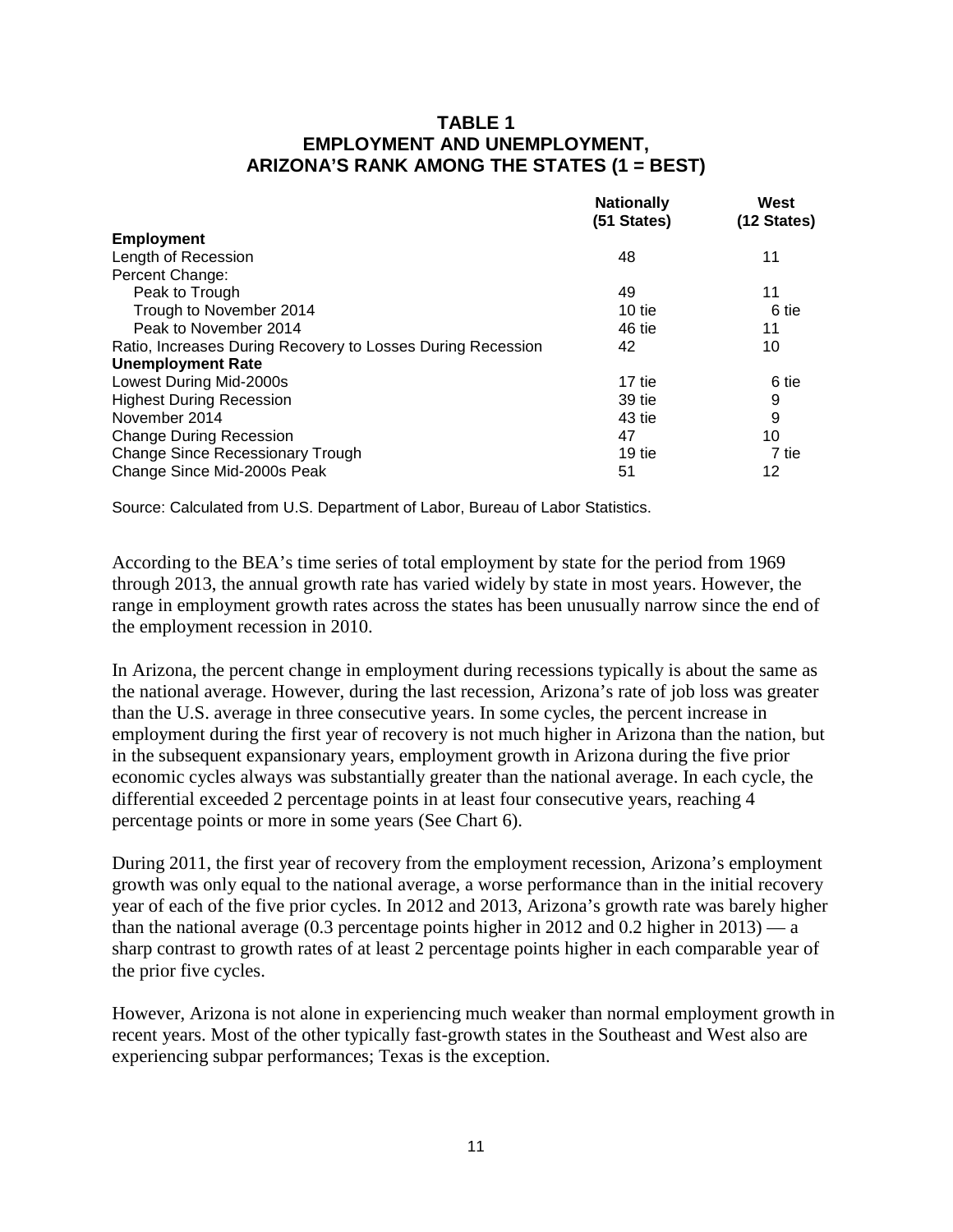

Note: Green vertical lines mark the end of a recession.

Source: Calculated from U.S. Department of Commerce, Bureau of Economic Analysis.

Since percent changes become smaller as the base becomes larger, interpreting percent changes over a long period is difficult. As an alternative, the annual numeric increases in total employment in Arizona are presented in Chart 7 by economic cycle. Total employment in Arizona has rarely declined, even during recessions, but the annual employment change still is highly cyclical.

Annual gains at the peak have increased in each cycle. This apparent upward trend, however, is misleading. Growth during the 1992-to-2001 and 2001-to-2010 economic cycles was influenced by conditions that are unlikely to recur. Economic growth during the mid-2000s economic expansion was propelled by a real estate boom that was much more heavily felt in Arizona than the nation. During the 1990s expansion, the stock market boom contributed to strong economic growth nationally and in Arizona that lasted longer than in any cycle. In both expansions, the large baby-boom generation was of an age in which productivity generally is highest.

Chart 8 presents the annual average gain in employment and population by economic cycle, with the cycles measured from peak to peak rather than from trough to trough as in Chart 7. The average in each of the last two cycles was considerably higher than in the preceding two cycles. The norm for Arizona likely is closer to the numeric gains in employment and population experienced in the 1981-to-1990 period than in the 1990-to-2007 period. During the 1980s, annual employment gains exceeded 100,000 in two years. In contrast, the largest gain in the current cycle was about 71,000 in 2013.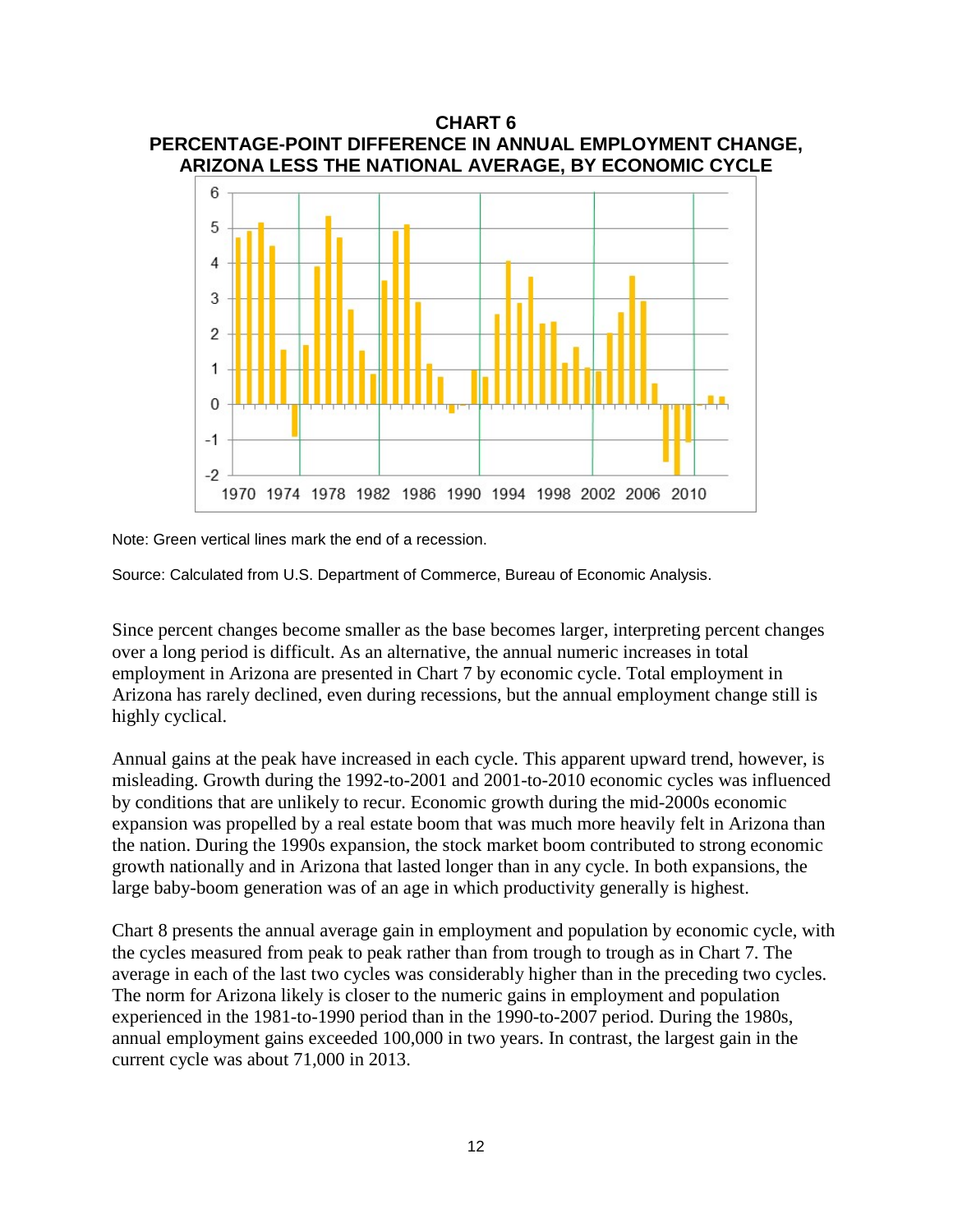

Note: Green vertical lines mark the end of a recession.





\* The 2007-to-2013 cycle is incomplete; the averages will be greater once the peak is reached.

Source (Charts 7 and 8): Total employment change calculated from U.S. Department of Commerce, Bureau of Economic Analysis. Population change calculated from U.S. Department of Commerce, Census Bureau (through 2000) and Arizona Department of Administration, Office of Employment and Population Statistics (since 2000).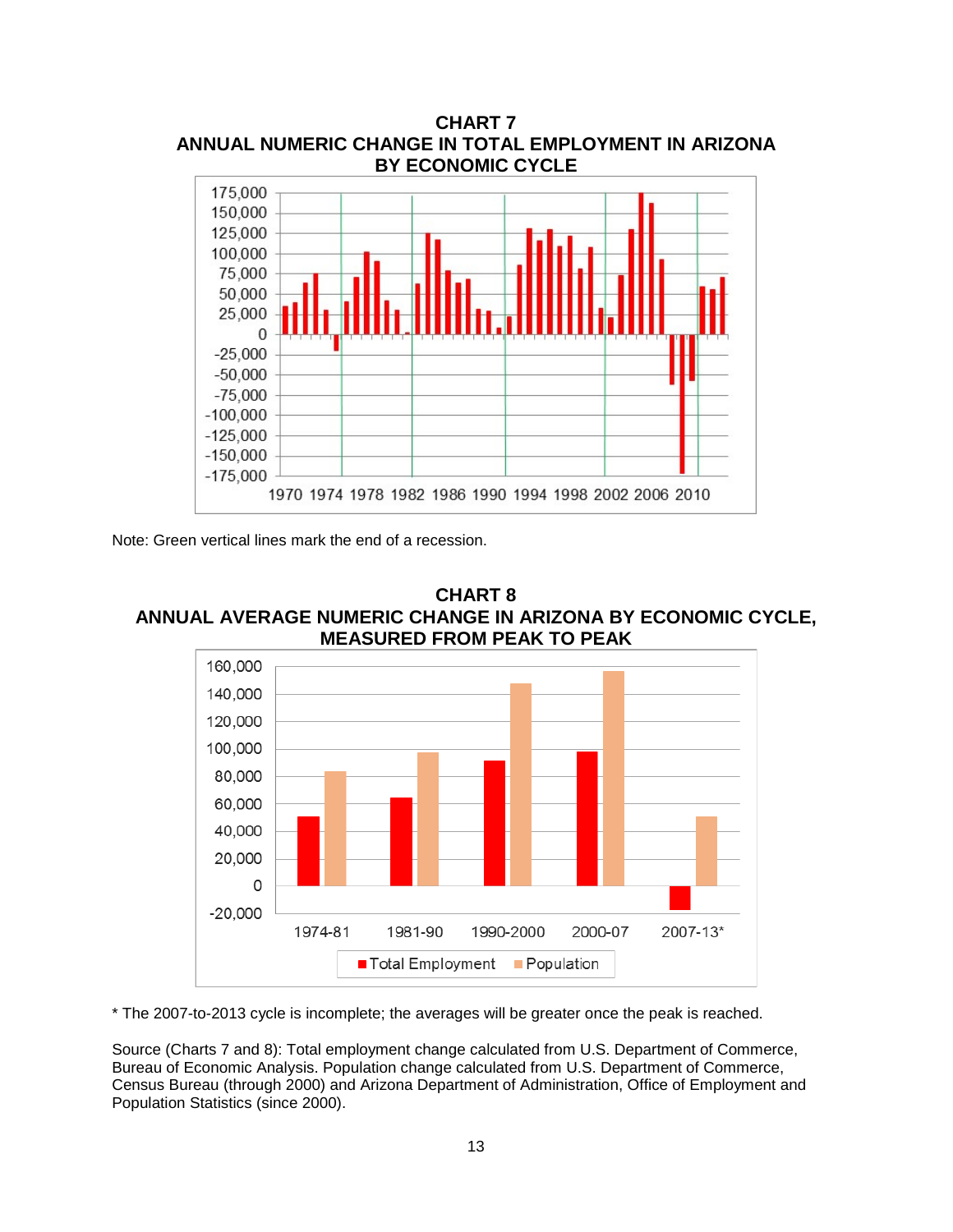#### **Employment by Sector and Subsector**

The BEA produces annual estimates of employment by sector (and in some sectors by subsector). The percent changes from 2007 through 2010 (the recession) and from 2010 through 2013 (the recovery) were calculated. To provide the latest information, the percent changes in the sectoral estimates from the BLS from November 2013 through November 2014 also were calculated (these are referred to as 2014 in the following discussion). The BLS data by sector are subject to potentially large revisions.

The focus of analysis in this section is the difference in the percent change in employment in Arizona versus the national average; the differences by sector are shown in Chart 9 for the percent change between 2010 and 2013. The sectors vary widely by size; each of the three sectors with the largest positive differential in Chart 9 are quite small. For the BEA sectors, and some subsectors, Arizona's performance also is compared to 12 other states in the West and Southeast.<sup>[5](#page-15-0)</sup>

Basic economic activities — those that sell their products to customers outside the state — drive the economy. While Arizona has numerous basic activities, the most significant can be grouped into three categories: high-technology manufacturing, tourism, and "back-office" administrative functions. The latter category includes financial activities, insurance carriers, call centers, etc.

Since most sectors, and even subsectors, consist of a mix of basic and nonbasic activities, it is difficult to identify the basic activities from the level of detail available from the BEA and BLS

### **CHART 9 PERCENTAGE-POINT DIFFERENCE IN EMPLOYMENT CHANGE BY SECTOR BETWEEN 2010 AND 2013, ARIZONA LESS THE NATIONAL AVERAGE**



Source: Calculated from U.S. Department of Commerce, Bureau of Economic Analysis.

l

<span id="page-15-0"></span><sup>5</sup> The group of 13 states is Arizona, California, Colorado, Florida, Georgia, Idaho, Nevada, New Mexico, North Carolina, Oregon, Texas, Utah, and Washington.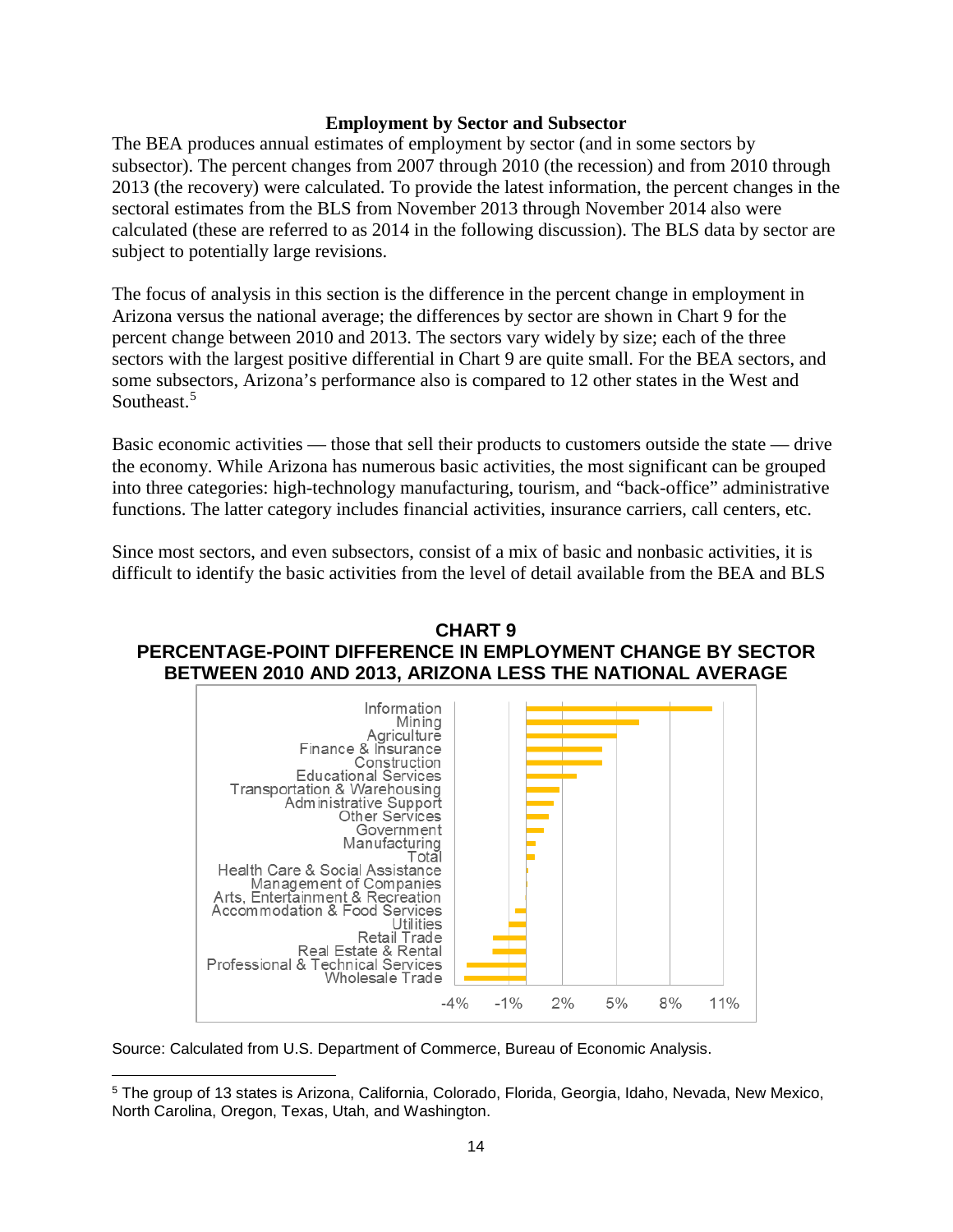data.[6](#page-16-0) However, data for Arizona's two primary high-technology manufacturing industries electronics and transportation equipment (primarily aerospace in Arizona) — are available. Each accounts for approximately 1 percent of the state's employment.

Transportation equipment in Arizona did well during the recession versus the rest of the nation and ranked third among the 13 comparison states, but has since experienced substantial relative declines in employment. It ranked tied for eighth on the 2010-to-2013 percent change. A significant portion of Arizona's aerospace activity is tied to federal government purchases, particularly related to the defense and space programs. Defense spending in Arizona dropped in 2010, recovered in 2011, and dropped again in 2013. The inflation-adjusted decline from 2009 through 2013 was 15 percent.

The sectoral share of electronics manufacturing in Arizona declined significantly through 2006, but hardly dropped from 2007 through 2012. Arizona ranked fifth in the comparison group during the recession and ninth during the recovery. However, the percent decrease in electronics employment in Arizona in 2013 and 2014 was larger than the nation.

The next-largest manufacturing subsector in Arizona is fabricated metal products. After recovering between 2010 and 2013 from relative losses experienced during the recession, employment dropped versus the national average in 2014. Thus, the three largest manufacturing subsectors all underperformed the nation in 2014; each experienced a loss in employment. In contrast, the balance of the manufacturing sector has fared better than the nation since 2010.

Manufacturing as a whole, which accounts for 5 percent of the state's employment, performed similarly to the nation between 2007 and 2013. During the recession, Arizona ranked sixth among the 13 comparison states; its rank was ninth between 2010 and 2013. The slight increase in employment during 2014 was less than the national average.

Tourism activities are spread through several sectors. Sales to tourists generally cannot be separated from sales made to Arizonans. The primary exception is the accommodation portion of the accommodation and food services sector, which accounts for a little more than 1 percent of the state's employment. Accommodation in Arizona was hit harder during the recession and continued to underperform the nation from 2010 through 2013. Among the 13 comparison states, Arizona ranked last from 2007 through 2010 and tied for 11th from 2010 through 2013. Losses in Nevada were similar to those in Arizona. However, employment growth was registered in 2014 in Arizona, compared to no change nationally. The food services subsector, accounting for 6 percent of the state's employment, did not do as poorly relative to the nation from 2007 through 2013 and posted greater growth in 2014.

The arts, entertainment and recreation sector, which accounts for only 2 percent of the state's employment, also is impacted by tourists. It slumped more than the nation during the recession and only matched the national average from 2010 through 2013, but had a growth rate in 2014

<span id="page-16-0"></span><sup>6</sup> County Business Patterns, produced by the U.S. Census Bureau, provides full industrial detail, but the latest data available from this source are for 2012. In addition, many of the sectorally detailed employment figures must be imputed due to federal disclosure laws.  $\overline{\phantom{a}}$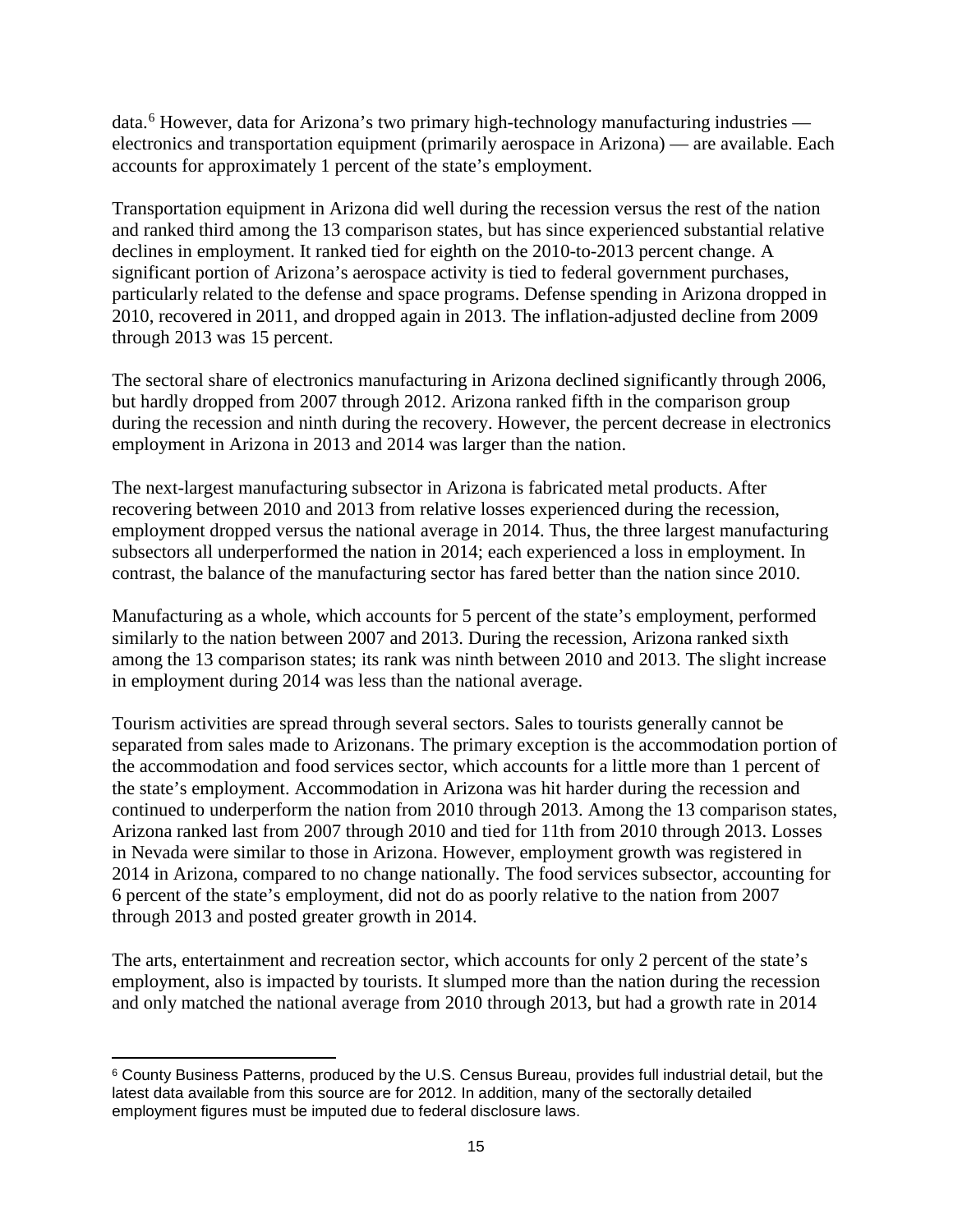considerably higher than the nation. Among the 13 comparison states, it ranked 12th during the recession and tied for eighth from 2010 to 2013.

The finance and insurance sector, responsible for 6 percent of the state's employment, has been the bright spot among Arizona's basic activities, outperforming the nation since the end of the recession, with each of its subsectors growing faster than the national average. Though the sector ranked ninth in the comparison group during the recession, it was second from 2010 to 2013.

The administrative support sector — 8 percent of the state's employment — also has outperformed the nation since the end of the recession, with the differential widening in 2014. It was hit hard during the recession, when it ranked 12th in the comparison group. Its rank improved to sixth between 2010 and 2013.

The professional, scientific and technical services sector, with 6 percent of the state's employment, has fared more poorly than the nation since 2007. It ranked 12th in the comparison group during the recession, 11th between 2010 and 2013, and continued to grow more slowly than the nation in 2014. In contrast, the information sector — less than 2 percent of the state's employment — did better than the nation from 2010 through 2013, though, like the nation, it posted almost no employment gain in 2014. The information sector ranked sixth during the recession and first during the recovery in the comparison group. The small (1 percent of the state's employment) management of companies sector performed similarly to the nation from 2007 through 2013, ranking eighth in the comparison group during the recession and seventh between 2010 and 2013. However, it had employment losses in 2014 compared to gains nationally.

Though considerably smaller in size in Arizona than the groupings of basic activities described above, agriculture (a little more than 1 percent of the state's employment) and mining (a sectoral share of less than 1 percent) also are basic. Both were hit hard during the recession but grew faster than the nation between 2010 and 2013. However, mining did not grow as much in 2014 as the nation. During the recession, agriculture ranked last among the comparison states but mining ranked seventh despite an employment gain much lower than the national average. Between 2010 and 2013, agriculture ranked second and mining tied for fourth.

Some sectors are a mix of basic and nonbasic activities. Wholesale trade, which accounts for 3.5 percent of the state's employment, has done more poorly in Arizona than the national average since 2007. It ranked 11th among the comparison states during the recession and 10th during the recovery. It continued to lose jobs in 2014, compared to a gain nationally. The transportation and warehousing sector — 3 percent of the state's employment — has performed similarly to the nation, ranking ninth in the comparison group during the recession and tied for fourth during the recovery; the 2014 percent increase matched the U.S. average. However, the air transportation subsector has done much more poorly than the nation since 2007. The utilities sector, less than 0.5 percent of the state's employment, also has been outperformed by the nation since 2007, ranking 12th during the recession and ninth during the recovery. Employment declined in 2014, compared to a gain nationally.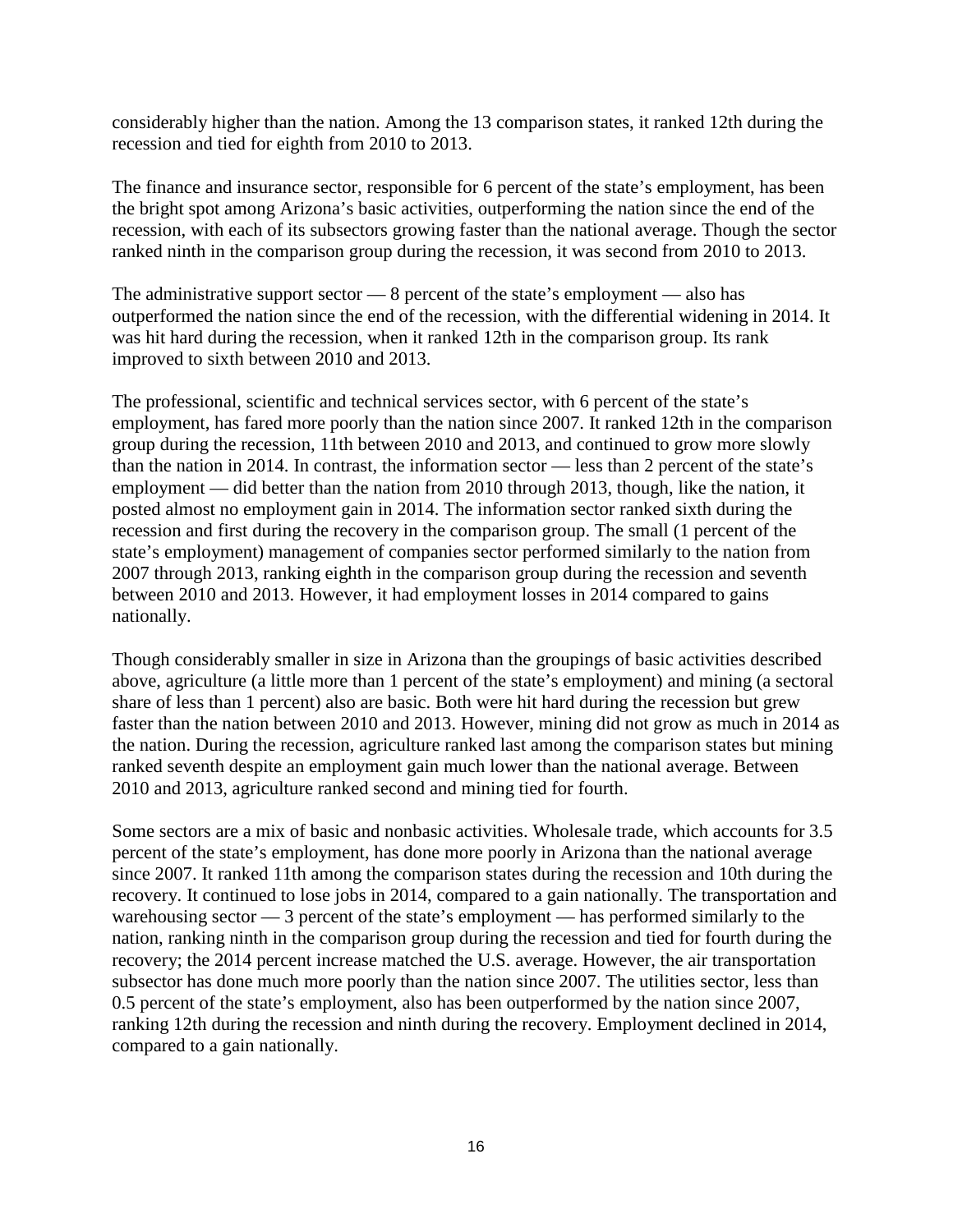The remaining sectors are largely nonbasic. Wide dispersion is seen in the growth rates of these sectors.

The construction sector, which accounts for 5 percent of the state's employment, lost jobs during the recession at a far worse pace than the nation, with its losses exceeded only by Nevada among the comparison states. Though its employment rose more between 2010 and 2013 than the national average and ranked second in the comparison group, employment losses returned in 2014 in Arizona compared to a continuing recovery nationally. The real estate and rental sector (6.5 percent of the state's total employment) has done more poorly than the nation since 2007, but the differentials have been relatively small. It was in the middle of the comparison group during the recession and the recovery.

In contrast to the poor performance of construction and real estate, the health care and social assistance sector (nearly 11 percent of the state's employment) and the educational services sector (which consists only of private-sector employers and accounts for 2 percent of the state's jobs) have grown faster than the national average since 2007. Each did particularly well during the recession, when education ranked first, and health care second, among the comparison states. Health care employment rose only a little faster than the nation between 2010 and 2013, but the differential was large in 2014.

Significant state government employment losses during the recession were mitigated by gains in federal employment, both civilian and military; the entire sector ranked 10th in the comparison group. Between 2010 and 2013, government employment, which accounts for 13 percent of the state's employment, did not decline as much in Arizona as nationally, ranking seventh in the comparison group. Small gains, a little greater than the U.S. average, were registered in 2014.

Retail trade, which accounts for more than 10 percent of the state's employment, has been outperformed by the nation since 2007. Arizona ranked 13th in the comparison group during the recession and 12th between 2010 and 2013. All of the sector's components declined more than the nation during the recession but some posted stronger gains during the recovery. The other services sector, 5 percent of the state's employment, did worse than the nation during the recession but better since then. It ranked 11th in the comparison group during the recession and seventh between 2010 and 2013.

#### **LOOKING AHEAD**

#### **Arizona's Economic Base**

In order for economic growth in Arizona to become more rapid and considerably stronger than the national average, as in prior economic cycles, growth rates need to increase in most of the key basic activities. So far in this recovery, only finance and insurance is outperforming the nation by a significant margin. Tourism is showing signs of improvement, which should continue as the personal finances of residents of other states continue to improve. In contrast, growth rates in basic activities in the administrative support sector and in the professional, scientific and technical service sector will need to improve and high-technology manufacturing job losses will need to reverse.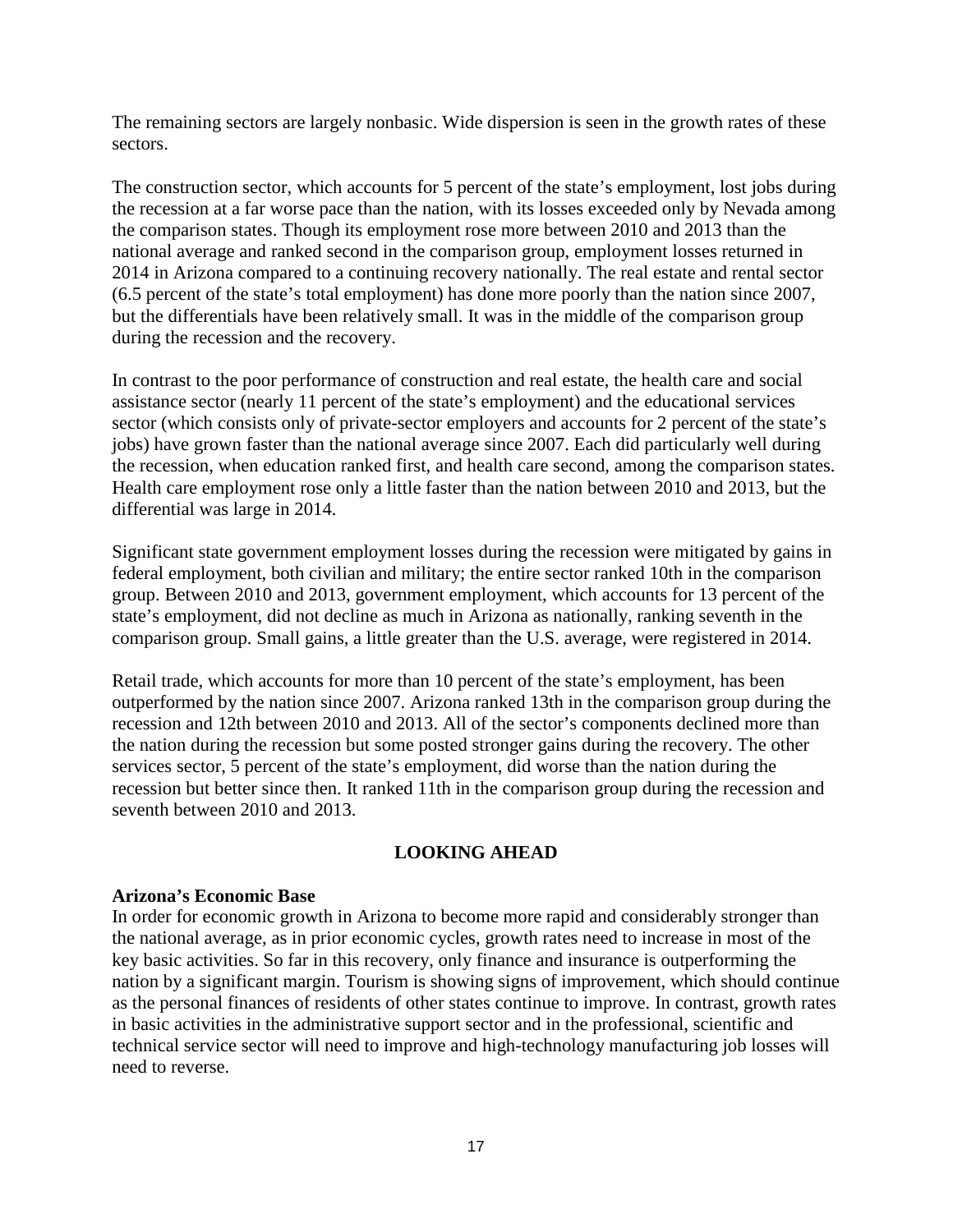Outside of tourism, there is little indication that gains in basic activities will accelerate. However, it is difficult to foresee such turnarounds. In the late 1980s and early 1990s, Arizona experienced six consecutive years of growth not much better than the national average. A real estate crash and reduced federal defense spending were largely responsible for the sluggish growth. In the sixth year of the slump, there was little sign that conditions in the basic activities would improve. Yet, in the following year, Arizona's economy began its longest period of substantial economic growth.

Since the late 1980s slump, Arizona's economic base has diversified, with the addition of many "back-office" administrative activities. However, high-tech manufacturing remains tied to two activities that are not expanding. Arizona is losing the distinction of being a high-tech center. The state's overall outlook would be much brighter if other innovative activities became a larger part of the state's economy. The continuing slumps in high-technology manufacturing and in the professional, scientific and technical services sector are significant concerns.

#### **Arizona From a National Perspective**

During the last recession, some observers locally and nationally raised the possibility that more than a cyclical correction was occurring, that certain (generally unspecified) underlying conditions were changing permanently. This thought has not often been expressed recently in regards to the national economy, which has now gained more jobs in the current economic expansion than it did in the prior expansion. In contrast, given the sluggish growth in Arizona through 2014, some Arizonans are still questioning whether the Arizona economy will ever return to rates of growth similar to those experienced before the last recession.

The data examined for this paper suggest that recent conditions in Arizona are not unique. Like Arizona, each of the other traditionally fast-growth states (except Texas) also has experienced historically slow growth. With the exception of North Dakota due to its oil boom, no state has experienced economic growth much faster than the nation since the end of the recession.

The sustained below-average growth in most of the Sunbelt states likely is in large part still due to the crash in real estate. In the prior real estate bust in the late 1980s, which was of much lesser magnitude than the latest crash, the Arizona economy slumped for six years. Like Arizona, the hardest-hit states of Florida and Nevada also have recovered slowly from the last real estate bust.

While it seems likely that the Sunbelt states eventually will recover from the real estate bust and return to leading the nation in growth, there is a chance that southeastern and western states will not return to growth rates as far above the national average as in the past. In most of these states, growth is concentrated in relatively few but large metro areas. There is a life cycle to growth in metropolitan areas. Historically, no metro area has experienced fast growth for more than several successive decades. Many of the larger metro areas in the Sunbelt have now experienced several straight decades of fast growth and are among the nation's largest metro areas. While increasing size results in positive agglomeration effects for the local economy, it creates negative effects on the quality of life. Long commute times and poor air quality are among the factors that cause a large metro area's growth rate to slow.